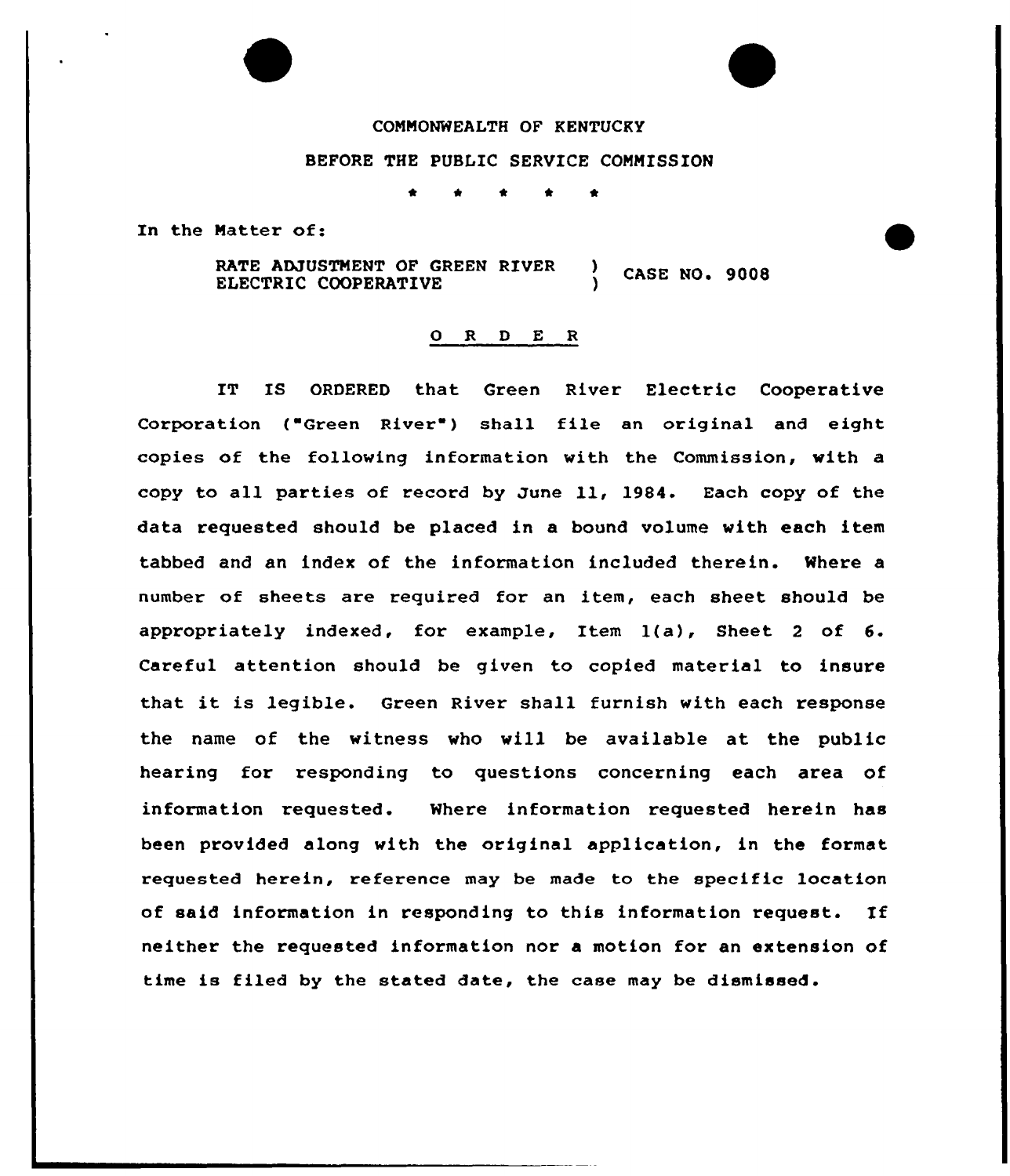

### Information Request No. 1

1. The detailed workpapers showing calculations supporting all accounting, pro forma, end-of-period, and proposed rate adjustments in the rate application to revenue, expense, investment, and reserve accounts for the test year and a complete detailed narrative explanation of each adjustment including the reason why each adjustment is required. Explain in detail all components used in each calculation including the methodology employed and all assumptions applied in the derivation of each adjustment. Index each calculation to the accounting, pro forma, end-of-period, and proposed rate adjustment which it supports.

2. An analysis of Account 930--Niscellaneous Ceneral Expenses for the test period. This should include a complete breakdown of this account as shown in attached Format 1, and also provide all detailed workpapers supporting this analysis. At minimum, the workpapers should show the date, vendor, reference (i.e., voucher no., etc.), dollar amount, and <sup>a</sup> brief description of each expenditure. Detailed analysis is not required for amounts of less than S100 provided the items are grouped by classes as shown in Format 1 attached.

3. <sup>A</sup> detailed analysis of contributions for charitable and political purposes (in cash or services). This analysis should indicate the amount of the expenditure, the recipient of the contribution, and the specific account charged.

4. <sup>A</sup> copy of the auditor's report from your most recent audit.

 $-2-$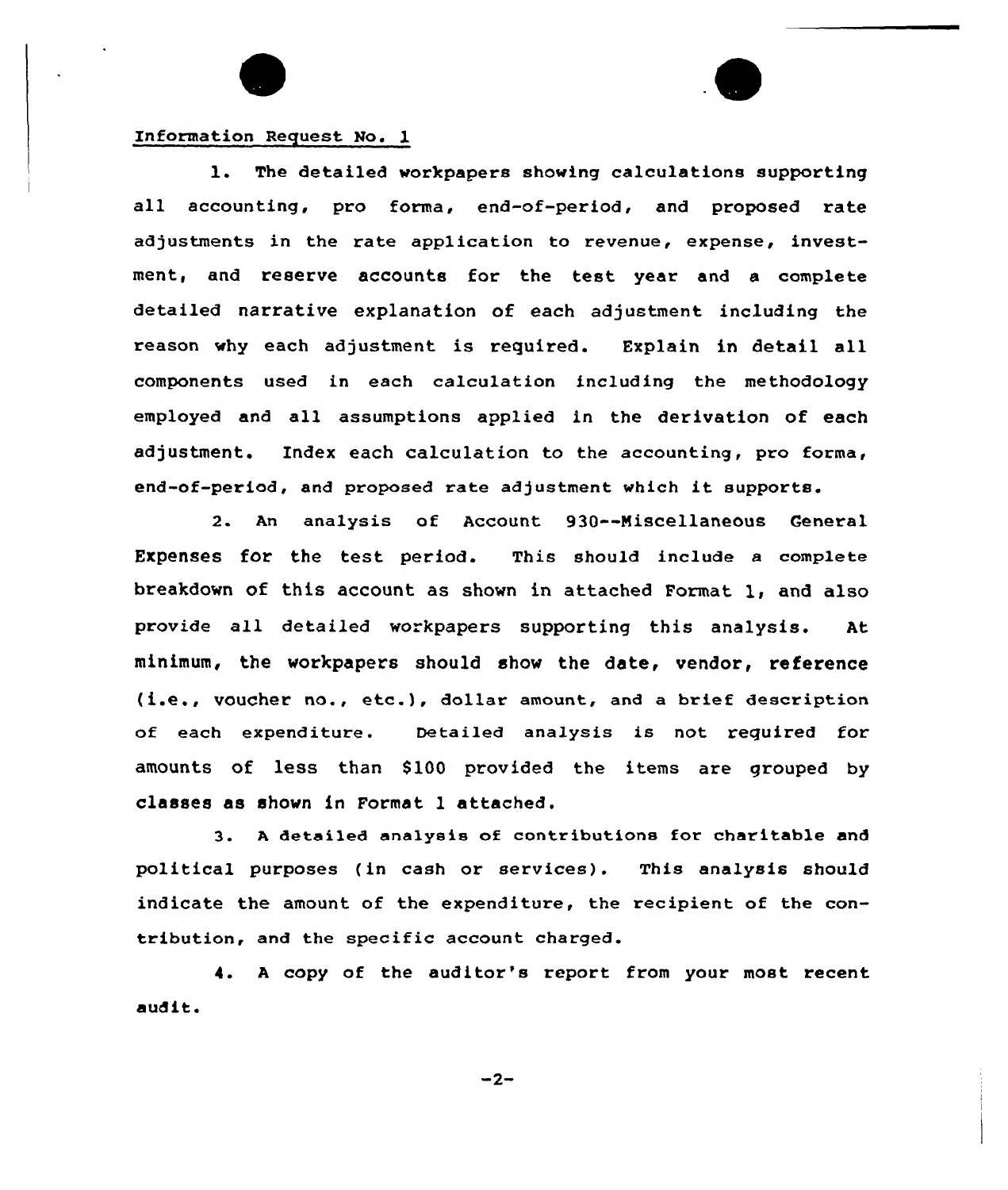5. <sup>A</sup> detailed analysis of advertising expenditures during the test period. This analysis should include a breakdown of Account 913--Advertising Expenses, as shown in Format 2, attached, and should also show any advertising expenditures included in other expense accounts. This analysis should be specific as to the purpose and expected benefit of each expenditure.

6. <sup>A</sup> copy of the most recent publication of the Borrower Statistical Profile for the utility published by the Rural Electrification Administration. Include a detailed narrative explanation of any action taken by the utility's management, its Board of Directors or REA based on the results of this data.

7. <sup>A</sup> schedule of salaries and wages for the test year and each of the <sup>5</sup> calendar years preceding the test year as shown in Format 3, attached. For each time period provide the amount of overtime pay.

8. <sup>A</sup> copy of the current by-laws.

9. Provide the utility's rate of return on net investment rate base for the test year and <sup>5</sup> preceding calendar years. Include data used to calculate each return.

10. In comparative form, an income statement, a statement of changes in financial position, and a balance sheet for the test year and the 12-month period immediately preceding the test year.

ll. <sup>A</sup> detailed analysis of expenses incurred during the test year for professional services as shown in attached Format 4, and all detailed workpapers supporting the analysis. At minimum the workpapers should show the payee, dollar amount, reference

 $-3-$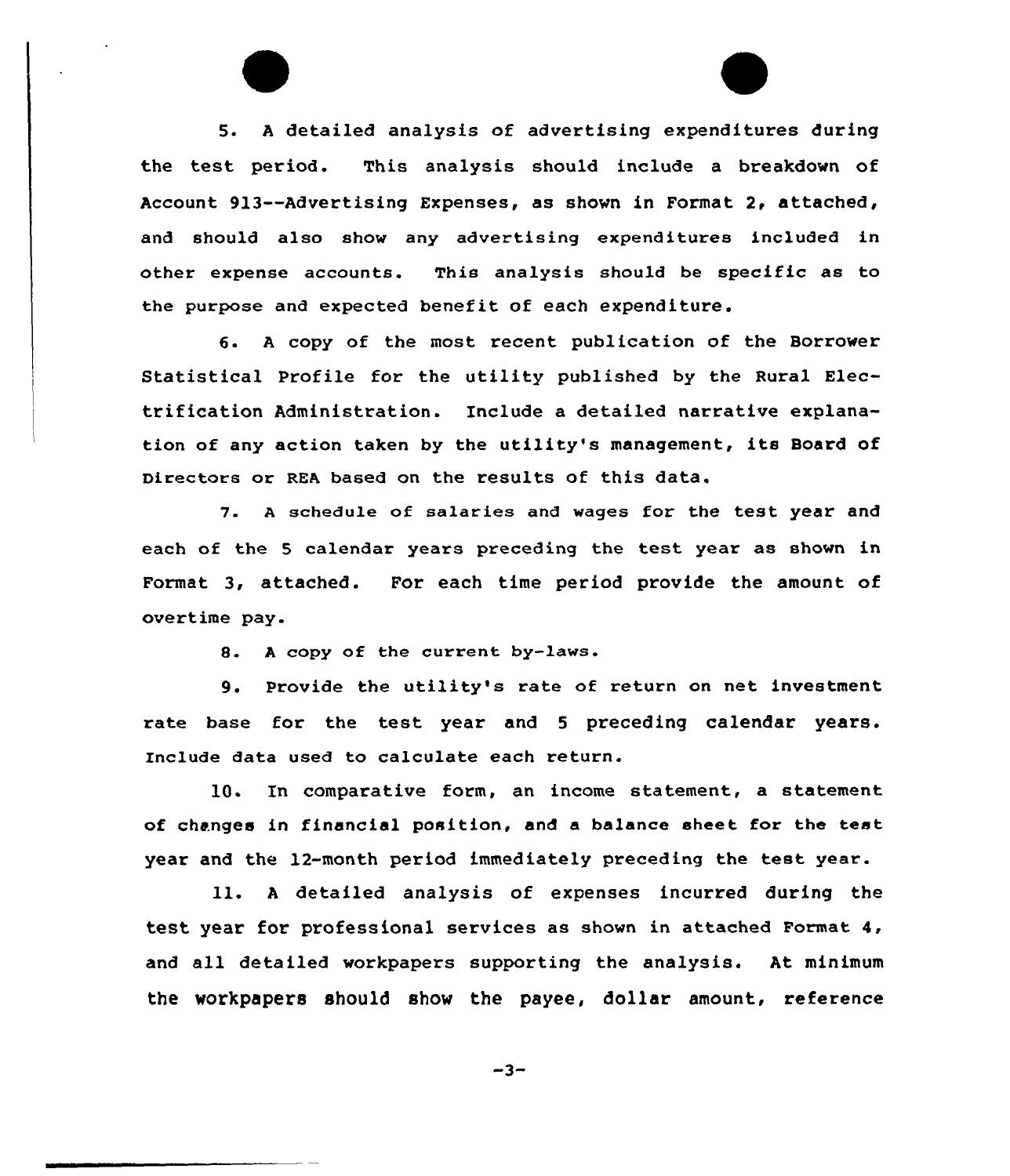



(i.e., voucher, no., etc.) account charged, hourly rates and time charged to the utility according to each invoice, and a brief description of the service provided. Identify all rate case work by case number.

12. Provide the utility's times interest earned ratio and debt service coverage ratio, as calculated by the Rural Electrification Administration, for the test year and the <sup>5</sup> preceding calendar years. Include the data used to calculate each ratio.

13. Schedules in comparative form showing for the test year and the year preceding the test year the ending balance in each electric plant and reserve account or subaccount included in the utility's chart of accounts.

14. <sup>A</sup> copy of Kentucky's Electric Cooperatives Operating Expense and Statistical Comparisons for the most recent <sup>2</sup> years available.

15. The date and time of the most recent annual meeting. Provide the number of members in attendance, the number of members voting for new board members, the number of new board members elected, and general description of the meeting's activities.

16. provide a schedule showing a comparison of balances in each operating expense account for each month of the test year to the same month of the preceding year for each account or subaccount included in the utility's chart of accounts. See Format 5.

17. The estimated dates for draw downs of unadvanced loan funds at test year-end and the proposed uses of these funds.

 $-4-$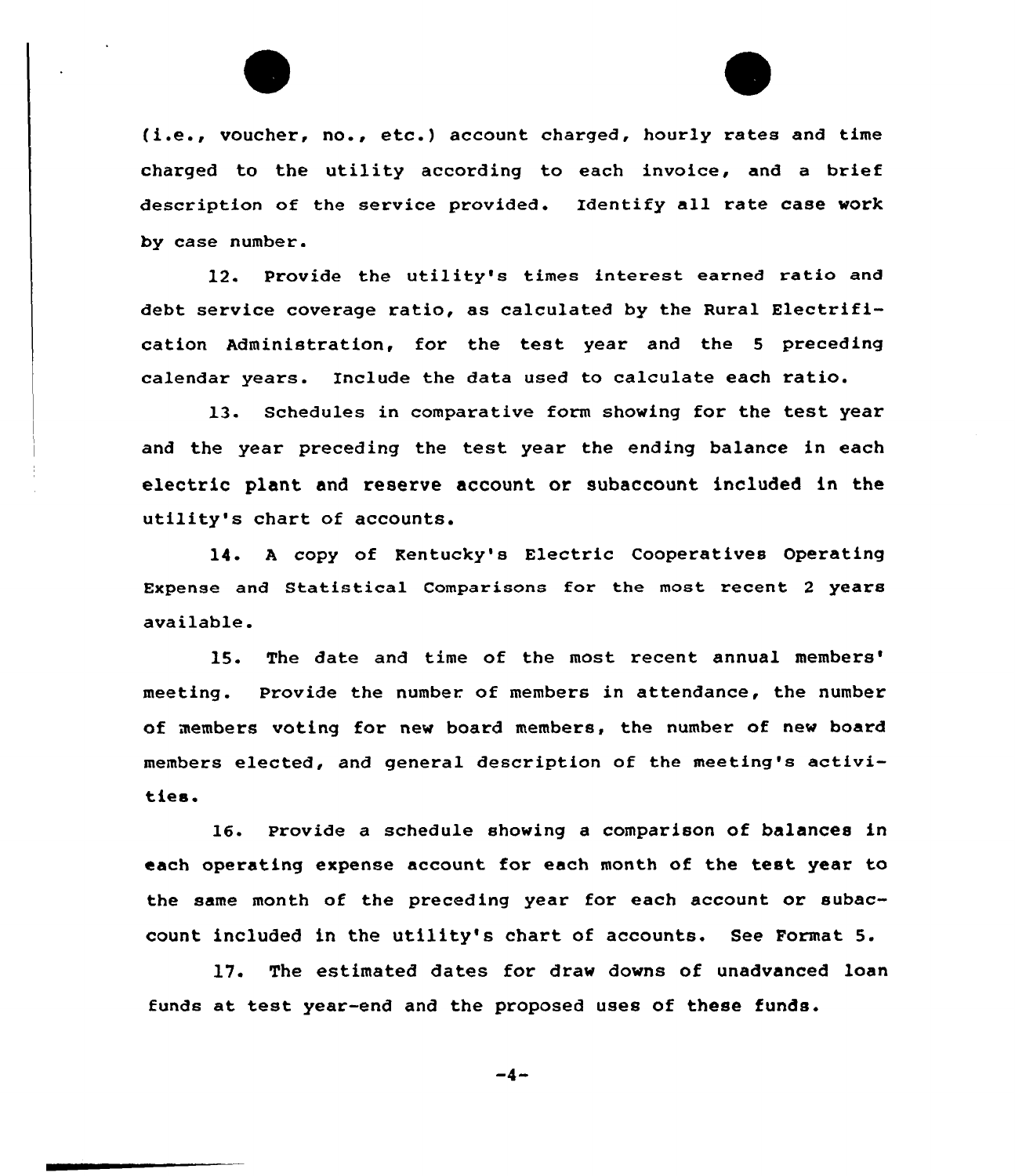18. Provide a schedule for actual RW and KWH purchased from Big Rivers for the test year broken down to the rural system and to the industrial customers separately.

19. Provide an explanation for the normalization of any billing units and the workpapers supporting this normalization.

20. Provide a schedule of test year revenues for each rate schedule per book rates.

2l. Provide <sup>a</sup> detailed explanation of how the energy adder amount was determined for the Street and Consumer Lighting Rate Class.

22. Provide the name and address of each member of the utility's Board of Directors along with his or her personal mailing address. If, during the course of these proceedings, any changes occur in board membership, provide an update to this request.

23. Provide a detailed analysis of the total compensation paid to each member of the board of directors during the test period including all fees, fringe benefits, and expenses with a description of the type of meetings, seminars, etc. attended by each member.

24. Provide a detailed analysis of all benefits provided to the utility's employees including the itemized cost of each benefit and the average annual cost of benefits per employee. If readily available, provide this data by employee classification as shown in Format 3.

25. Provide an itemized listing of the costs incurred to date for the preparation of this case and an itemized estimate of

 $-5-$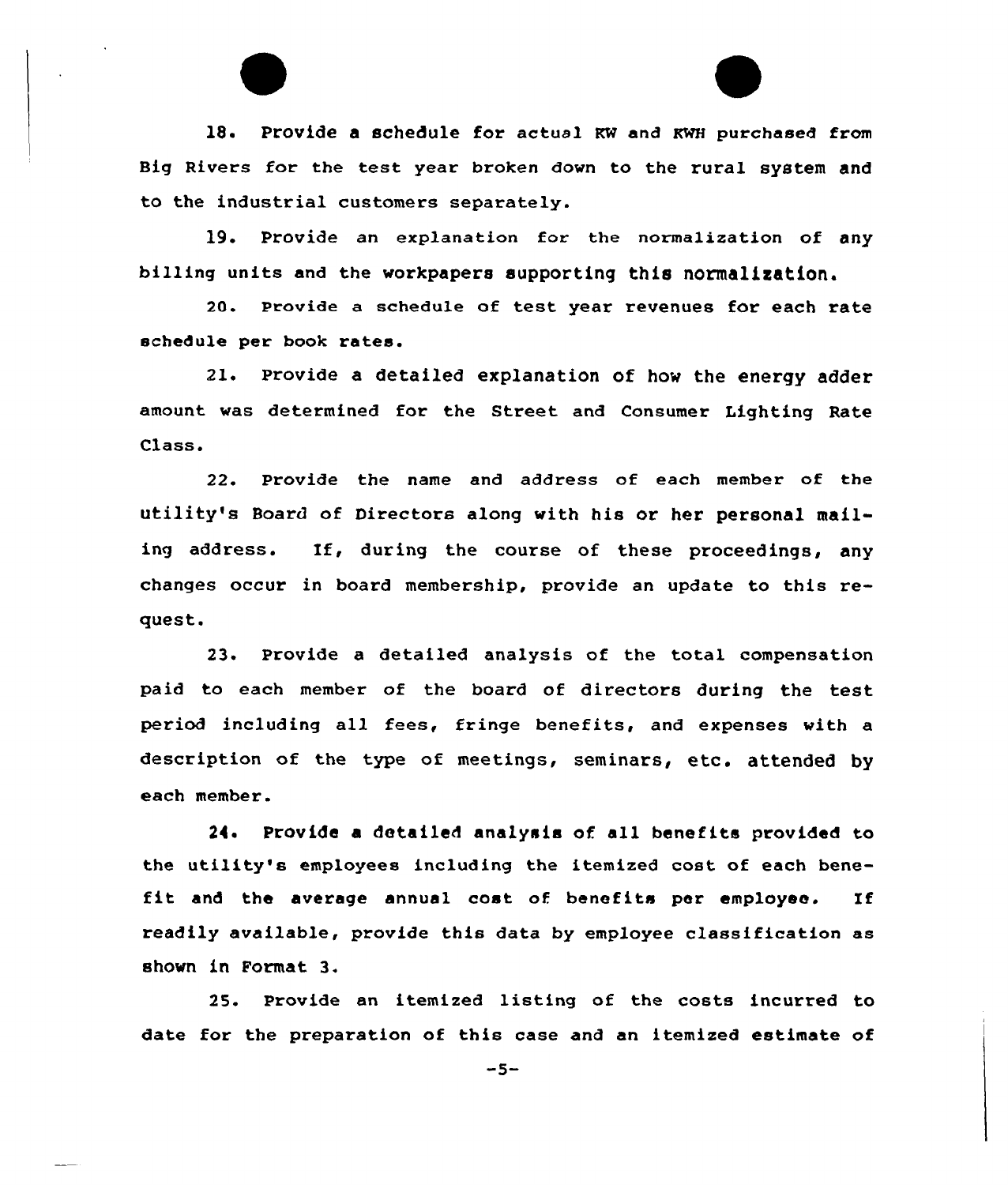

Done at Frankfort, Kentucky, this 1st day of June, 1984.

PUBLIC SERVICE CONNISSION

iЩ Commission

ATTEST:

**Secretary** 

 $\alpha$  ,  $\alpha$  ,  $\alpha$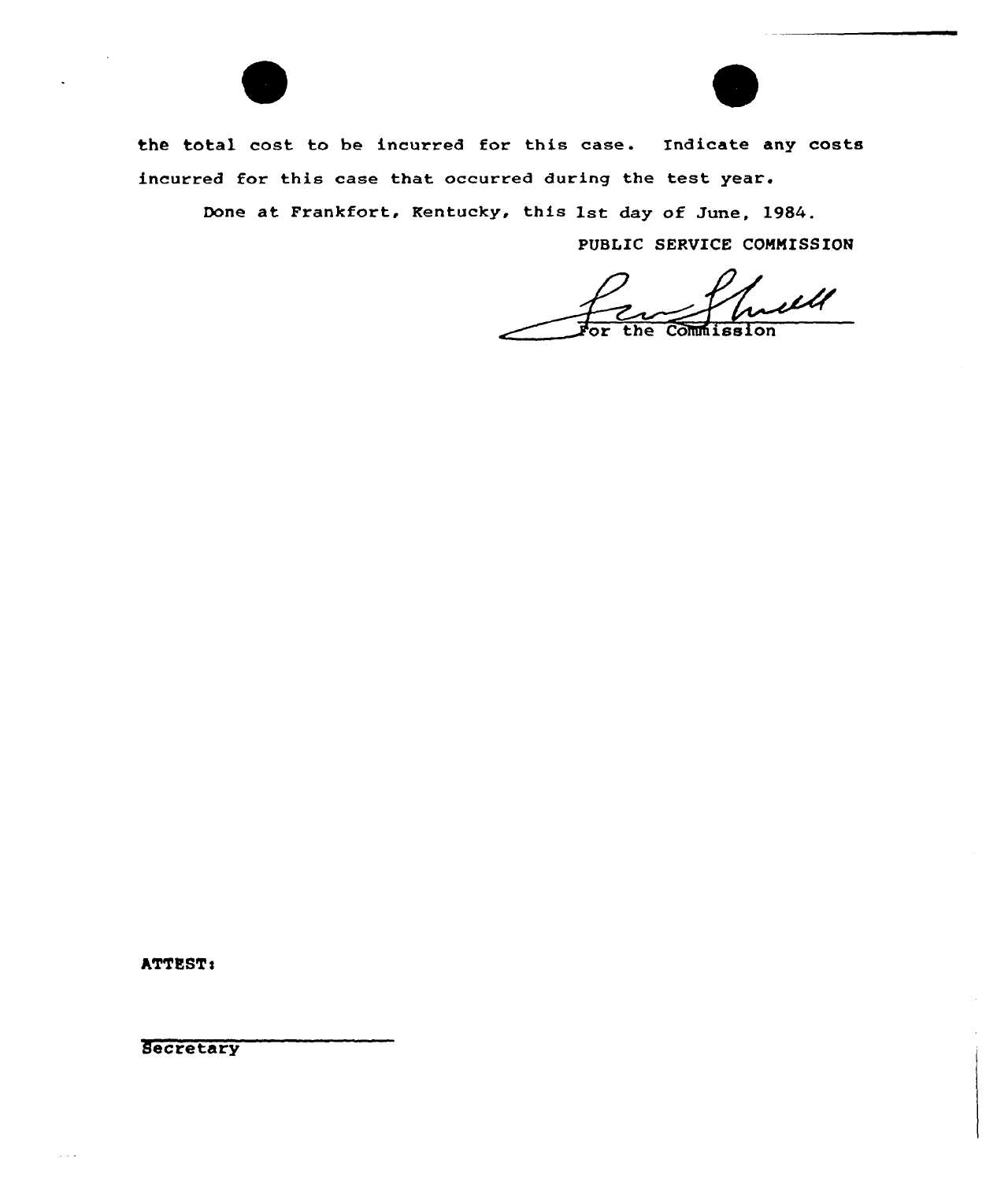

Format 1

### GREEN RIVER ELECTRIC COOPERATIVE

### Case No. 9008

### ACCOUNT 930 - MISCELLANEOUS EXPENSES

### For the 12 Months Ended

Line No.

 $\mathcal{F}_{\mathcal{L}}$ 

**Item**  $\overline{a}$ 

Amount का

- Industry Association Dues  $1.$
- 2. Institutional Advertising
- 3. Conservation Advertising
- 4. Rate Department Load Studies
- 5. Water, and Other Testing and Research
- 6. Directors' Fees and Expenses
- $7.$ Dues and Subscriptions
- $8.$ Miscellaneous
- $9.$ Total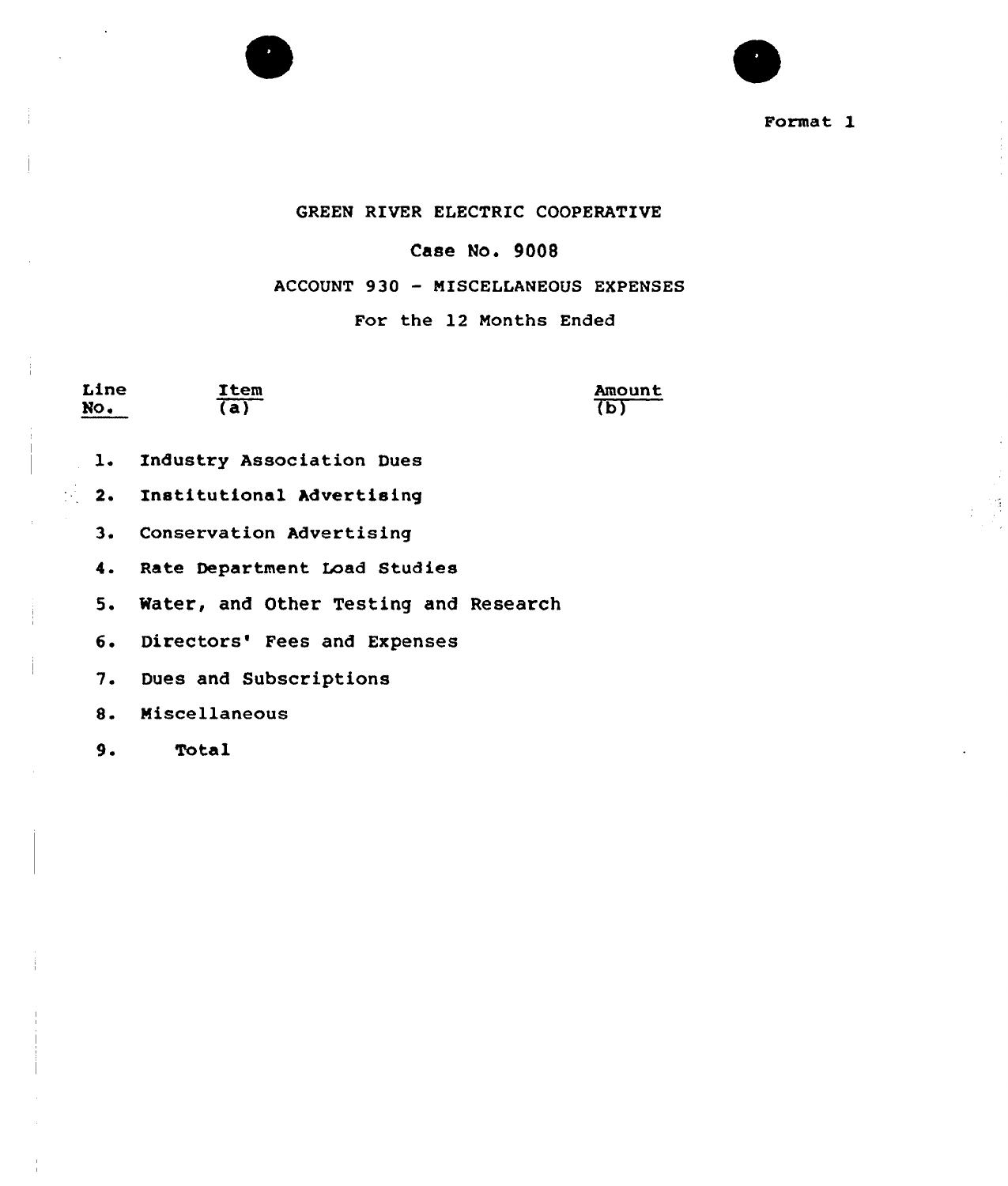



### Format<sub>2</sub>

المتحصل والمرادين والمناور والمناور

### GREEN RIVER ELECTRIC COOPERATIVE

### Case No. 9008

### ACCOVNT 913 — ADVERTISING EXPENSE

### For the 12 Months Ended

### (Total Company)

| Line |      | Sales or    |                                             |                              |                    |  |
|------|------|-------------|---------------------------------------------|------------------------------|--------------------|--|
| No   | Item | Advertising | Promotional Institutional Conservation Rate | Advertising Advertising Case | <b>Other Total</b> |  |
|      | (a)  |             |                                             |                              | $\overline{f}$     |  |

- $1.$ Newspaper
- $2.$ Magazines and Other
- $3.$ **Television**
- 4. Rad io
- 5 ~ Direct Mail
- 6. Sales Aids
- 7 ~ Total
- 8. Amount Assigned to rmount num<br>Ky. Retail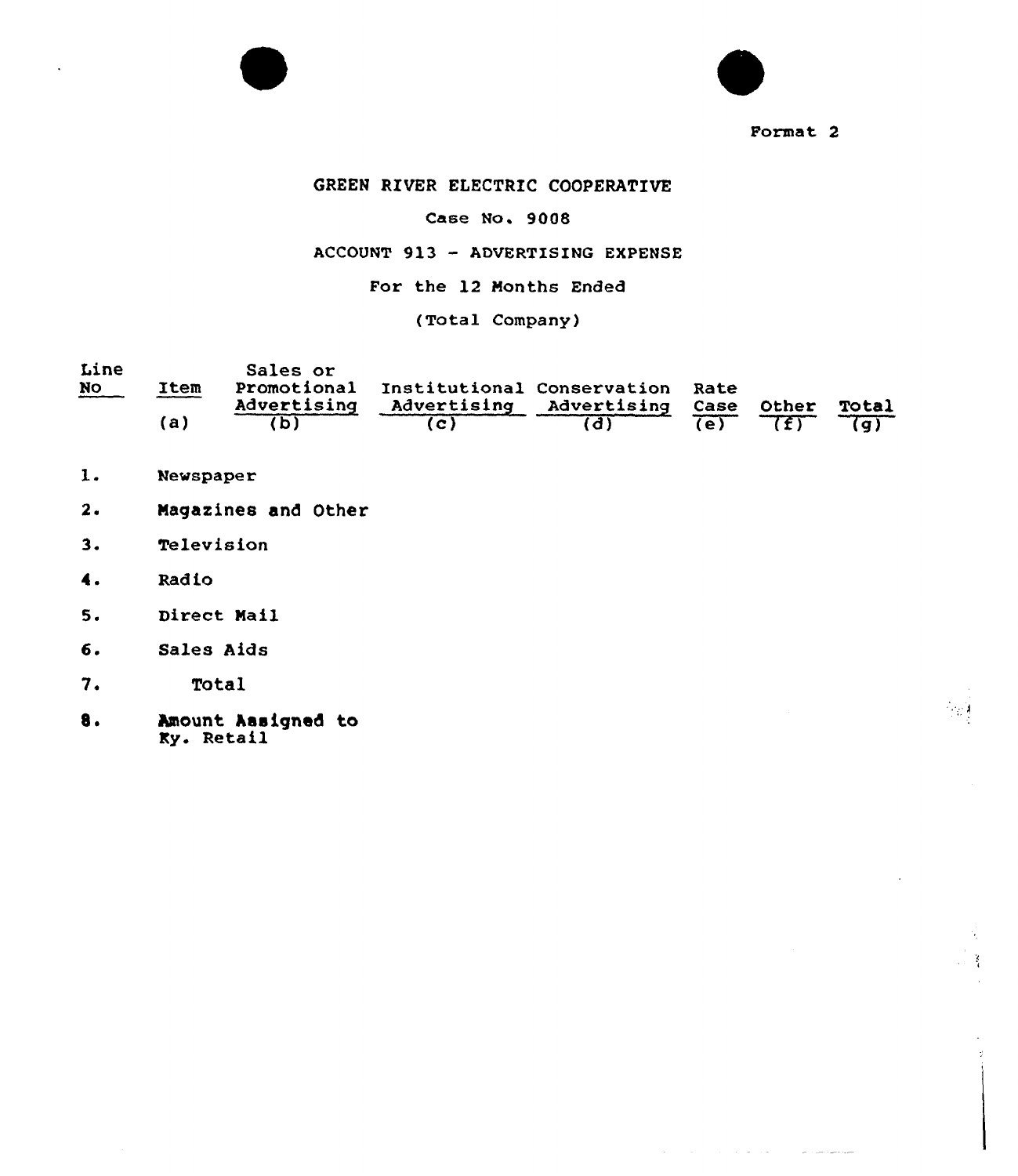Format 3<br>Page 1 of 3

 $\begin{array}{c} \frac{1}{2} \\ \frac{1}{2} \\ \frac{1}{2} \end{array}$ 

### GREEN RIVER ELECTRIC COOPENITVE

Case No. 9008

### ANALYSIS OF SALARIES AND WACES

For the Calendar Years 19 And the 12-Honth Period Brding **Prrough 19** 

 $(s, 000)$ 

| $\frac{10}{2}$      |  |  |
|---------------------|--|--|
| <u>ටු</u>           |  |  |
| $\frac{(p)}{10000}$ |  |  |
| စျ                  |  |  |
| $\frac{121}{1000}$  |  |  |
| <u>ן</u>            |  |  |
| <b>HADREE</b>       |  |  |
| Ξ                   |  |  |
| $\frac{1}{2}$       |  |  |
| 의<br>-              |  |  |
| <b>Jurices</b>      |  |  |
|                     |  |  |

 $\ddot{\cdot}$ H Power production expense Wages charged to expense:

Line  $|\tilde{\mathbf{e}}|$ 

 $\frac{1}{2}$ 

- ڛ Transmission expenses
- $\ddot{\bullet}$ Distribution expenses
- **ب**<br>• Custaner accounts expense
- <u>ှ</u> Sales expenses
- $\mathbf{L}$  $\mathbf{e}$ expenses: Aministrative and general Administrative and
- $\widehat{\sigma}$ general salaries
- Office supplies and expense<br>Administrative expense
- $\widehat{\Omega}$ transferred-cr.
- $\widehat{e}$ Outside services employed
- **FE** Property insurance
- 
- Dijuries and danages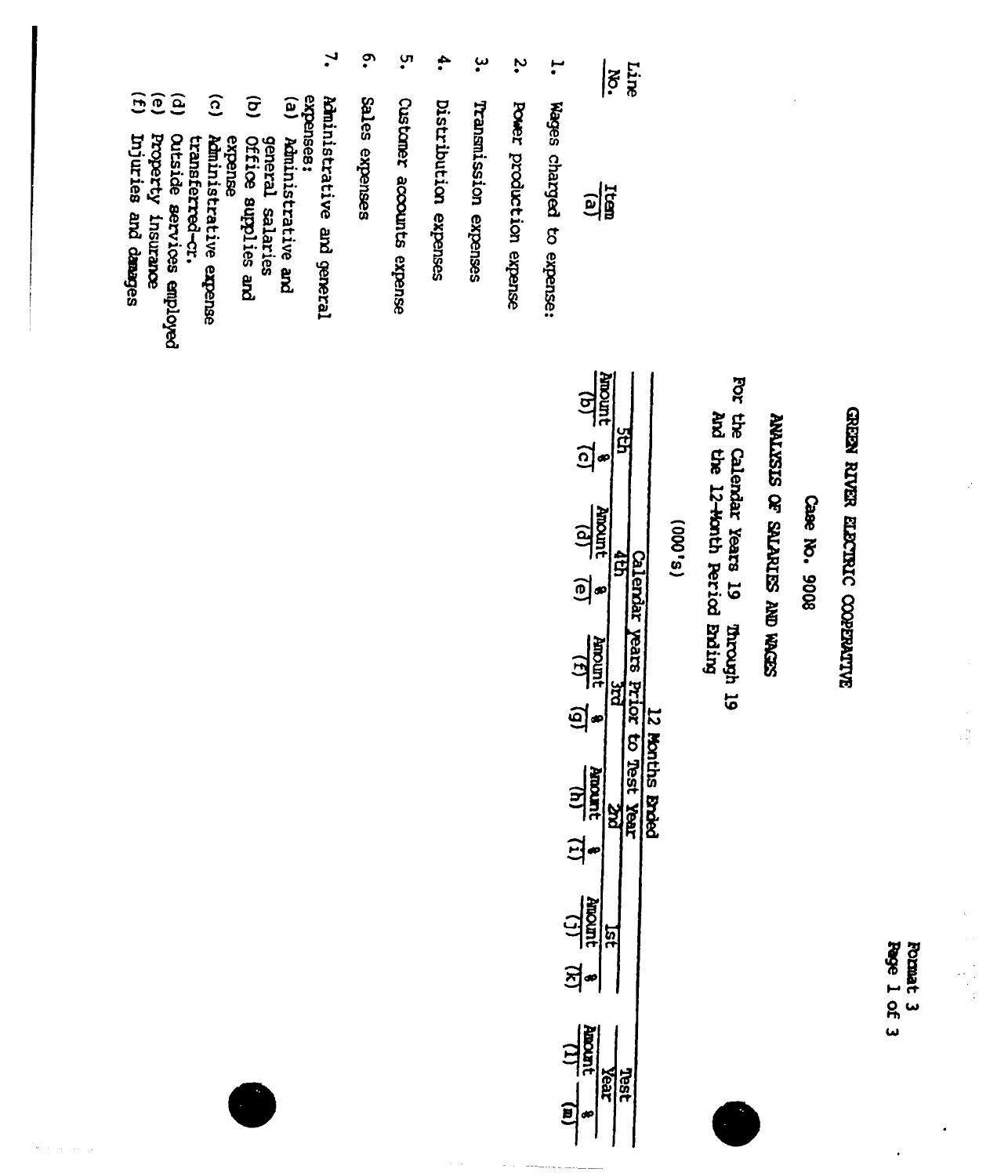| <b>Spyc</b><br>N | <b>PERSON</b> |
|------------------|---------------|
| ጹ                |               |
| ٠                |               |

## GREEN RIVER ELECTRIC COOPERATIVE

### Саве №. 9008

### SECTER ON SHANDING JO SISTEMY

# For the Calendar Years 19 mroupl 19<br>
and the 12-Month Feriod Brding

| L  |
|----|
|    |
|    |
|    |
| go |
| ÷  |
| œ  |
| шò |
|    |
|    |

| $\frac{1}{2}$<br>$\frac{1}{2}$    |        |   |  |
|-----------------------------------|--------|---|--|
| $rac{1}{16}$                      |        |   |  |
| $\frac{19}{4000}$<br><u>ଗ୍ରୁ</u>  |        |   |  |
| $\frac{(p)}{1000M}$<br>$\vec{E}$  |        |   |  |
| $\frac{131}{100000}$<br><u>මු</u> |        |   |  |
| ]<br>1종<br>Ξ<br>ŀ                 |        |   |  |
| <b>Algerit</b><br>Ē               |        |   |  |
| $\tilde{\cdot}$                   | r<br>P | ā |  |

- ي  $\boldsymbol{\mathsf{S}}$  $\mathbf{r}$ Total administrative and general<br>expenses L7(a) through L7(1)  $\widetilde{\Xi}$ expense (L2 through L6 + L8)  $\ddot{c}$ expenses (continued):<br>(g) Employees pensions and<br>benefits  $\widehat{E}$  $\widehat{\Xi}$ Total salaries and wages charged Administrative and general plant Maintenance of general expense **Miscellaneous** general expenses puplicate charges-cr. Regulatory comitssion Franchise requirements
	-
- 10. Wages capitalized
- i1. Total Salaries and wages

Î.

 $\hat{1}$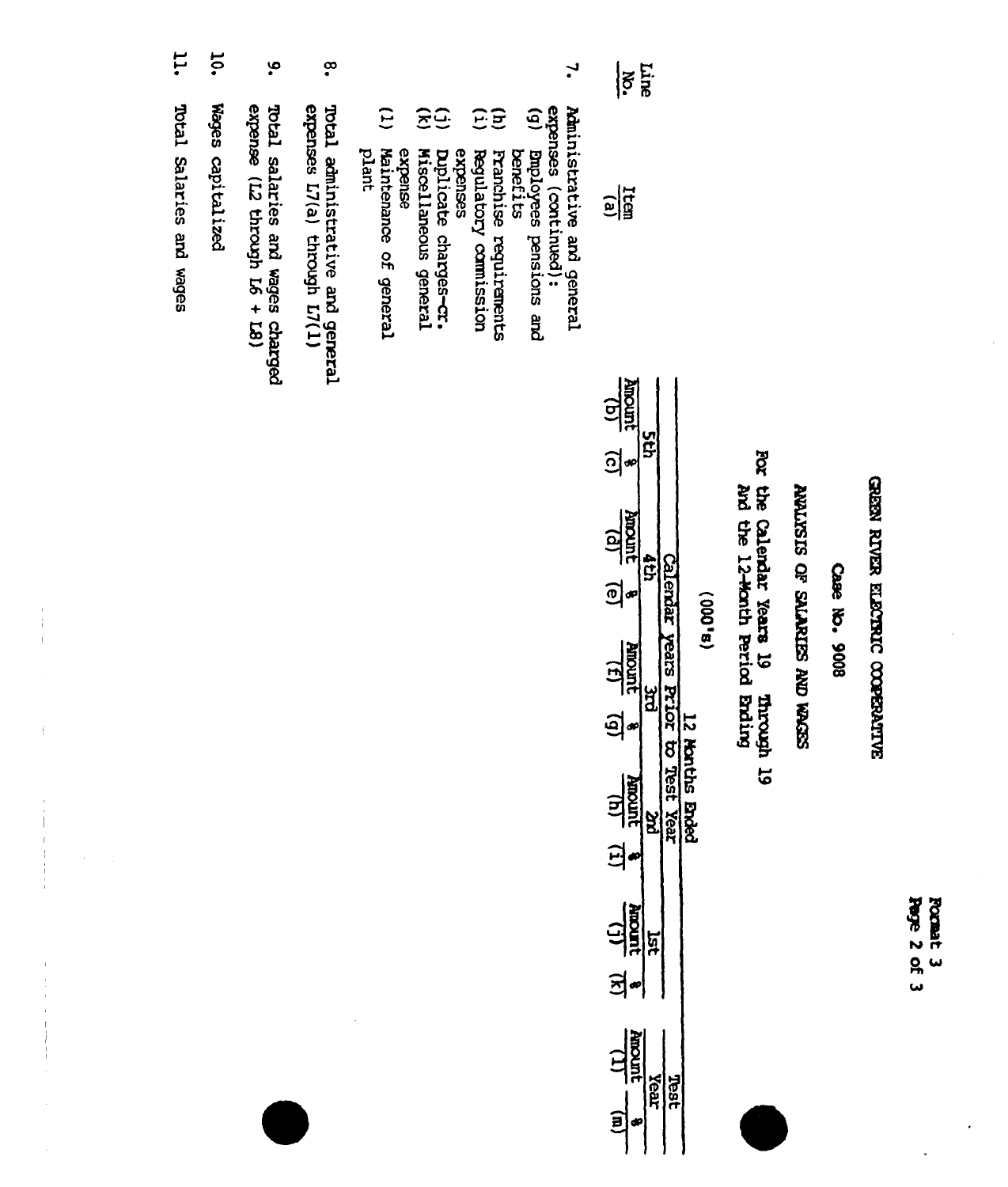Pormat 3<br>Page 3 of 3

## GREEN RIVER ELECTRIC CODERATIVE

Case No. 9008

### SUDDER ON SATERIES JO SISSITENY

For the Calendar Years 19 Through 19<br>And the 12-Month Period Brding

| ć<br>÷ |
|--------|
| é<br>Ξ |
| ć      |
|        |
| m      |
|        |
|        |
|        |

| $\overline{\mathbf{z}}$                             |          |                       |                   |
|-----------------------------------------------------|----------|-----------------------|-------------------|
| $\frac{1}{2}$                                       |          |                       |                   |
| $\frac{\sin \theta}{\sin \theta}$<br>$\widehat{c} $ | ព្វ<br>ဌ |                       |                   |
| $\frac{(p)}{1000R}$<br>$\widehat{\mathbf{E}}$       |          |                       |                   |
| $\frac{1}{12}$<br>මු                                | ă        |                       |                   |
| $\frac{(4)}{10000}$<br>의                            | à        | ო<br>ე<br>real<br>Bai | 닳<br><b>Ender</b> |
| $\frac{1}{\sqrt{2}}$<br>$\Xi$                       | ξī       |                       |                   |
| <b>MOOT</b><br>$\overline{1}$                       | kear     |                       |                   |

- 12. Ratio of salaries and wages charged<br>expense to total wages  $(1.9 + 1.11)$
- بن<br>پ Ratio of salaries and wages<br>capitalized to total wages  $(L10 + L11)$
- **KOTE:** Show percent increase of each year over the prior year in Columns (c), (e), (9), (i), (k), and (a).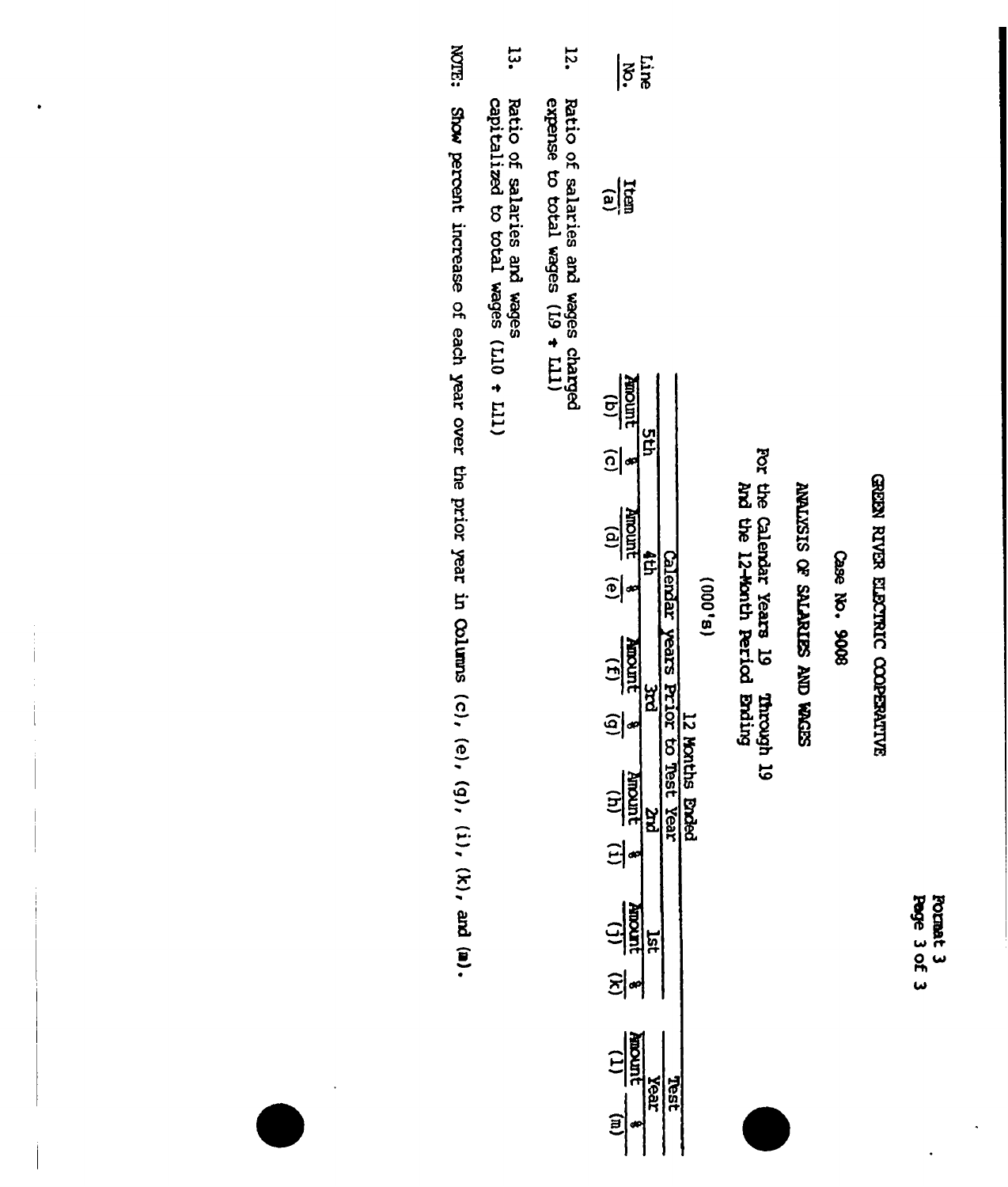

Format 4

### GREEN RIVER ELECTRIC COOPERATIVE

Case No. 9008

### professional Service Expenses

For the 12 Months Ended

| Line<br>$\underline{\text{NO}}$ . | Item        | Rate Case | Annual Audit | Other | Total |
|-----------------------------------|-------------|-----------|--------------|-------|-------|
| 1.                                | Legal       |           |              |       |       |
| 2.                                | Engineering |           |              |       |       |
| 3.                                | Accounting  |           |              |       |       |
| $\ddot{\bullet}$ .                | Other       |           |              |       |       |
| 5.                                | Total       |           |              |       |       |
|                                   |             |           |              |       |       |